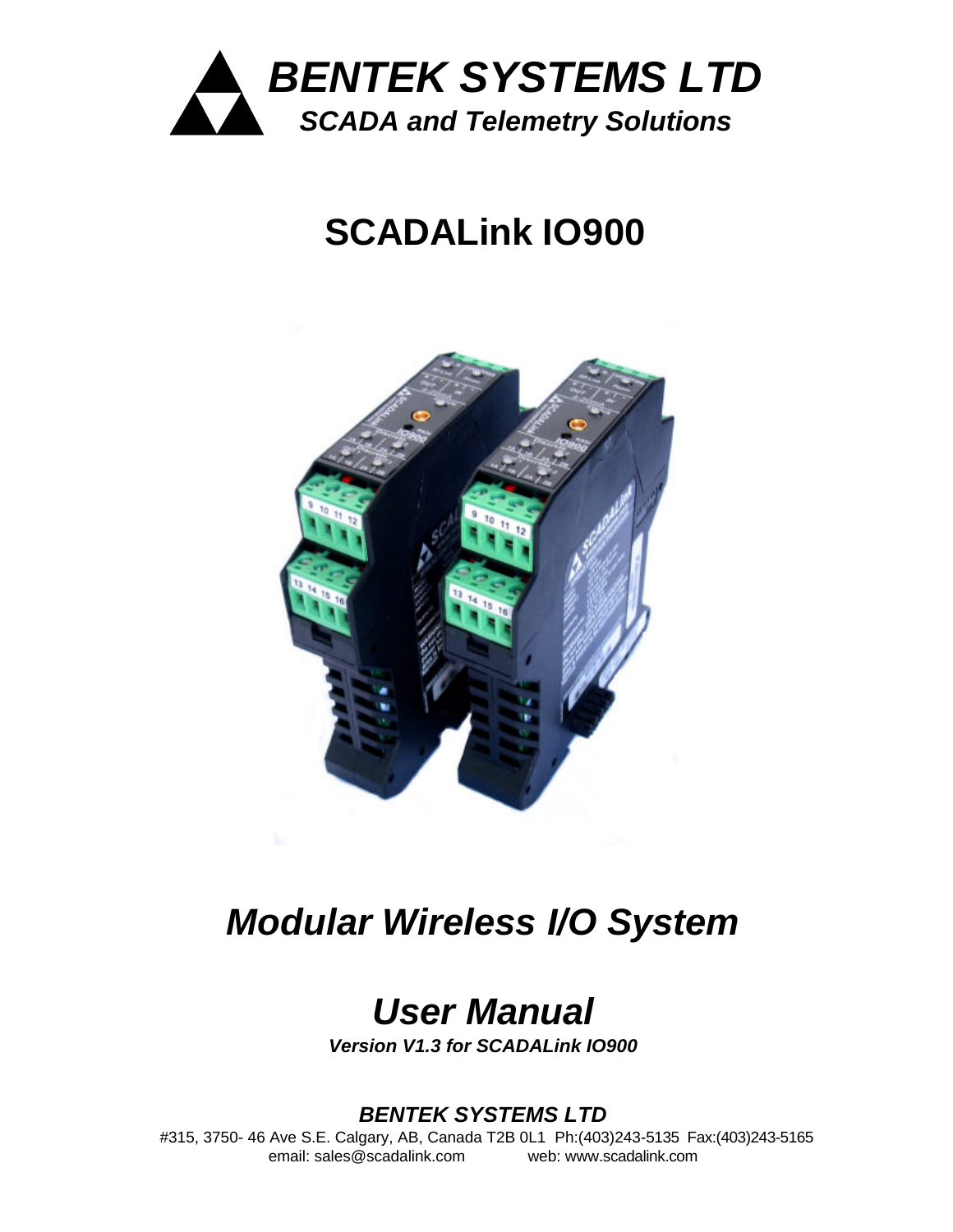

**The SCADALink IO900 is a Modular Wireless I/O System that allow license free bidirectional transmission of digital and analog process signals at distances of up to 20+ miles. The IO900 System is a simple to use modular system that allows addition of up to 8 I/O Expansion Modules to the base IO900 Controller which has 1 AI, 1 AO, 2 DI, and 2 DO points.**

- ü **License Free 900MHz**
- ü **20+ Mile Range**
- ü **Secure Factory Set RF Configuration**
- ü **12-30VDC Operation**
- ü **Class I Div II**
- ü **DIN Rail Mounted Modules**
- ü **Modular Expansion to 8 I/O Modules**

ü **Modules IO900 Controller 1 AI, 1 AO, 2 DI, 2 DO AI4 Module - 4 Pt 4-20ma Input Module AO4 Module 4 Pt 4-20ma Output Module DI8 Module - 8 Pt Digital Input Module DO8 Module - 8 Pt Digital Output Module**

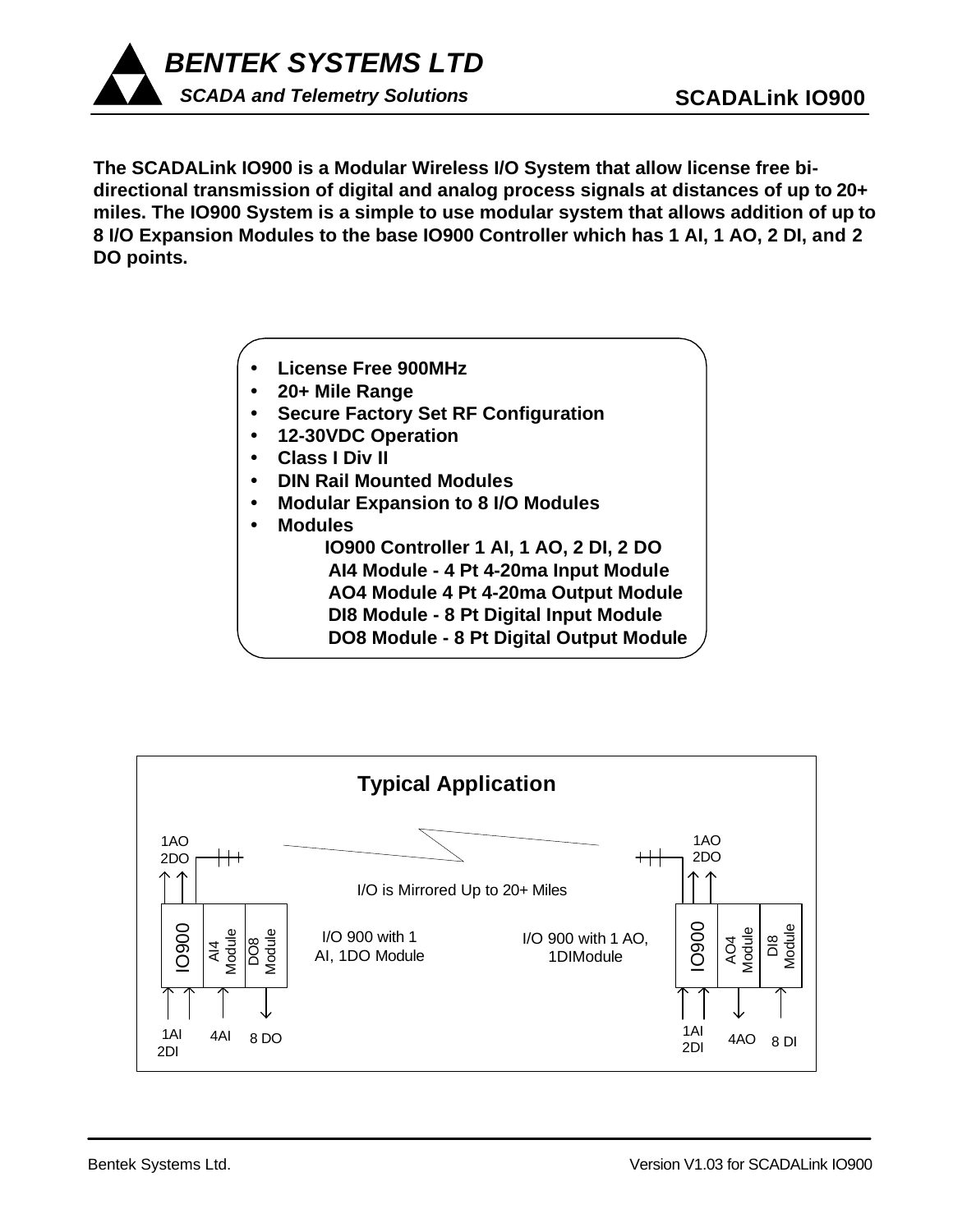

# **IO900 Transceiver Analog and Discrete Input Wiring**

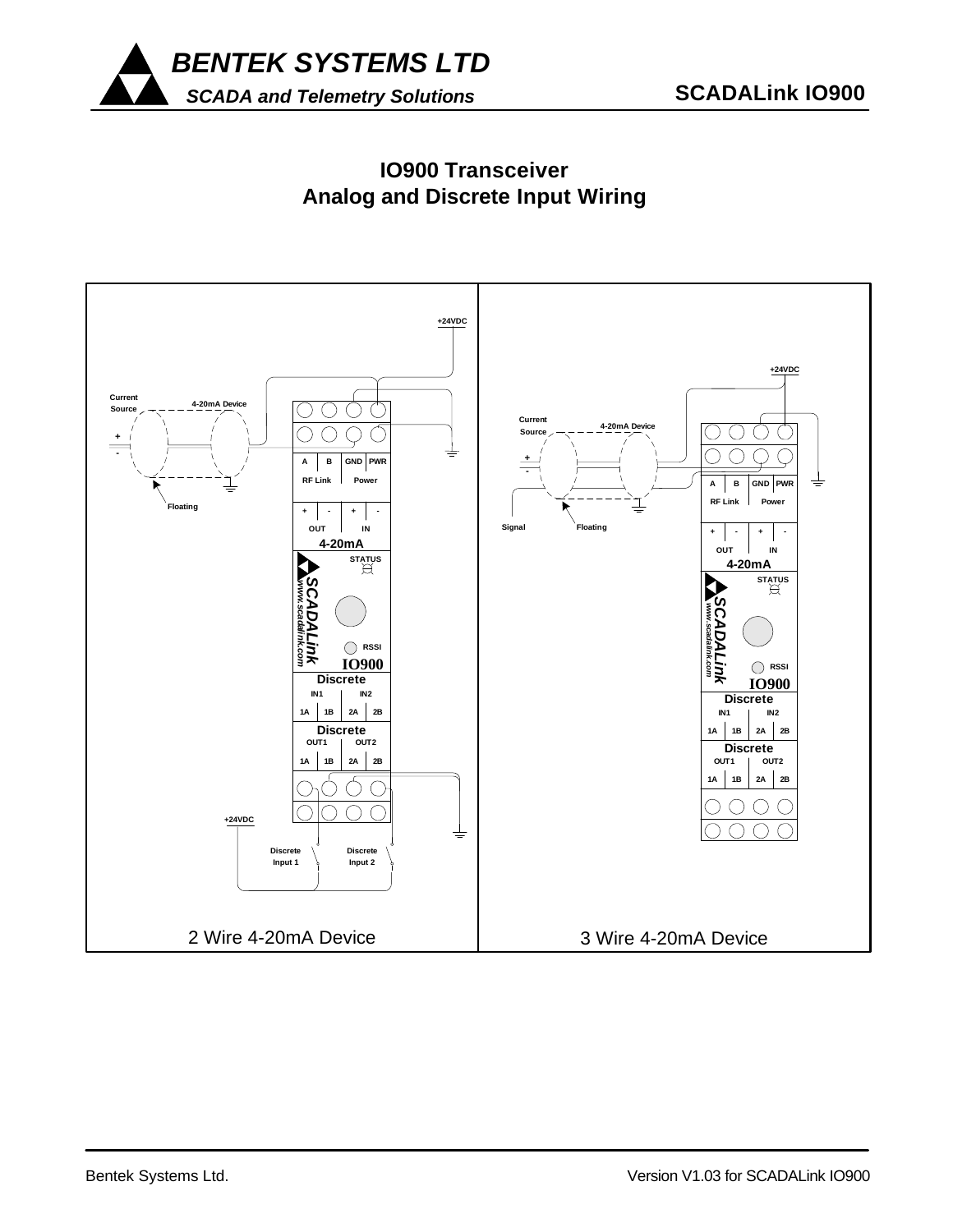

### **IO900 Transceiver Analog and Discrete Output Wiring**



### RF Link Output

The Link Status contact on the IO900 is Normally Open and closes when the radio establishes an RF Link. It can be used to switch either a STATUS light or a FAULT indicator.

**Selecting State of Outputs upon Loss of RF Link**

The default state upon loss of RF signal for the Analog and Discrete Outputs is MAINTAIN LAST STATE. They may be wired in series with the RF Link contact to provide a FAULT OFF when RF Link is terminated.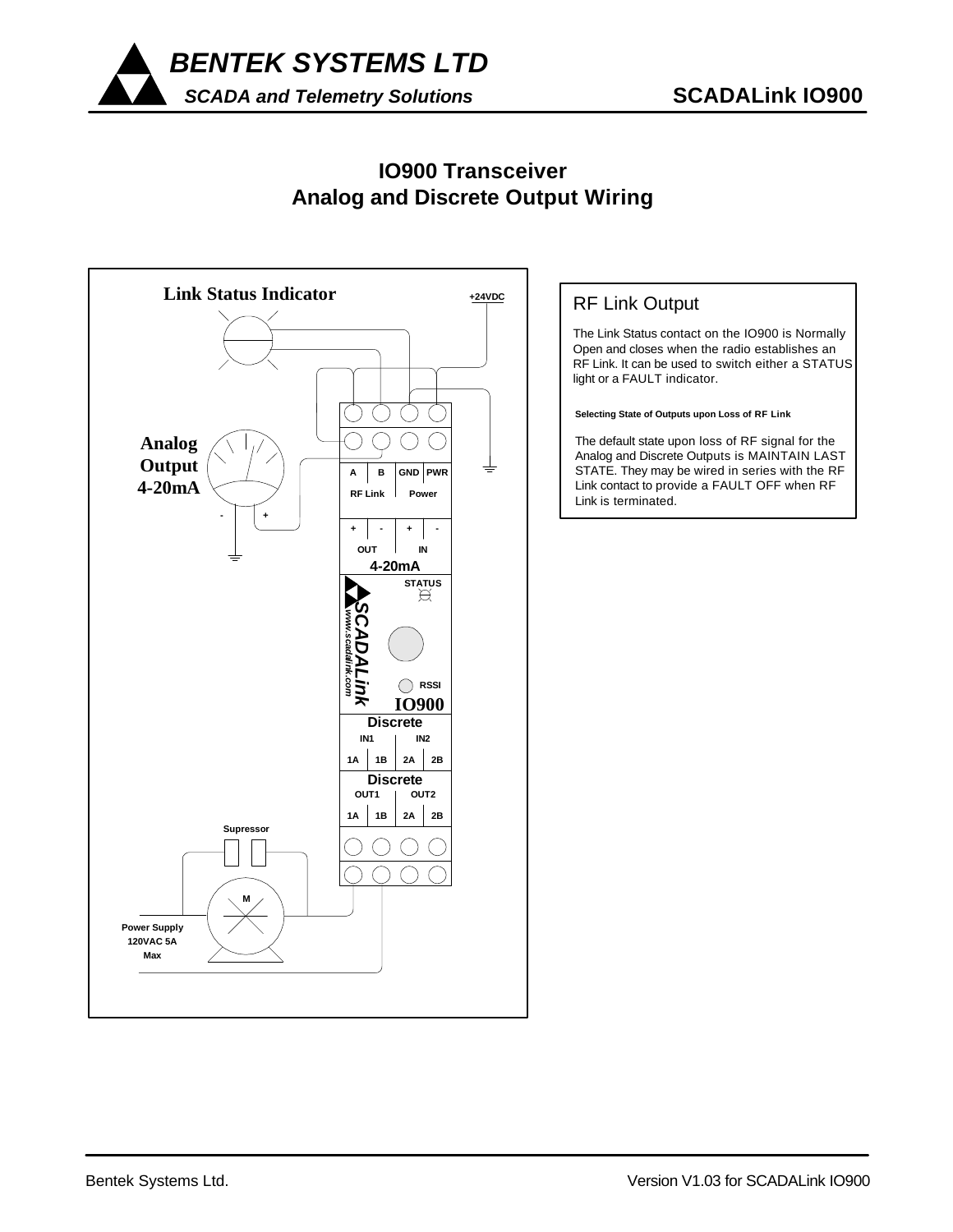

*SCADA and Telemetry Solutions*

| IO900 Transceiver                  |                                                                               |  |  |
|------------------------------------|-------------------------------------------------------------------------------|--|--|
| General                            |                                                                               |  |  |
| Range                              | 600 to 1000 feet (180 to 305m) in-plant [obstructed]; 4-5 miles (6-8km) LOS   |  |  |
|                                    | with Omni antenna; 20+ miles (32+km) LOS with Yagi antenna                    |  |  |
| Inputs                             | One (1) 4-20mA analog input 16-bit, 125 ohms impedance)                       |  |  |
|                                    | Two (2) discrete inputs (5-36VDC)                                             |  |  |
| Outputs                            | One (1) 4-20mA analog output (16-bit, short-circuit protected)                |  |  |
|                                    | Two (2) discrete outputs (dry contact, NO, contact rating: 120VAC/2A;         |  |  |
|                                    | 12VDC/2A; 24VDC2A)                                                            |  |  |
| I/O Expansion Capability           | Eight (8) analog and/or discrete I/O cards                                    |  |  |
| Repeatability                      | Current loop: 0.02%                                                           |  |  |
| Accuracy                           | Current loop: 0.2% of full-scale @ 77°F (25°C)                                |  |  |
| <b>Wiring Connections</b>          | 12-24 AWG screw-type terminals; removable terminal blocks                     |  |  |
| Mounting                           | DIN rail mount                                                                |  |  |
| <b>Primary Power</b>               |                                                                               |  |  |
| Input Voltage                      | 9 to 30VDC                                                                    |  |  |
| <b>Reverse Polarity Protection</b> | Yes                                                                           |  |  |
| <b>Surge Protection</b>            | Yes                                                                           |  |  |
| Power Consumption                  | 110mA (average) / 170mA (peak) @ 24VDC during transmission (plus I/O modules) |  |  |
| Transceiver                        |                                                                               |  |  |
| Frequency                          | 902 to 928MHz - ISM band                                                      |  |  |
| <b>Transmit Power</b>              | 1 Watt (30dBm)                                                                |  |  |
| <b>RX Sensitivity</b>              | $-105$ d $Bm$                                                                 |  |  |
| Unit ID                            | 16 bit unique (factory configured); Allows multiple units in same area        |  |  |
| Antenna Connector                  | <b>MCX</b> female                                                             |  |  |
| Antenna Impedance                  | 50 ohms                                                                       |  |  |
| Environmental                      |                                                                               |  |  |
| Humidity                           | 20% - 90% (non-condensing)                                                    |  |  |
| Temperature                        | Operating: -40°F to 158°F (-40°C to 70°C)                                     |  |  |
| <b>Size</b>                        | 4.5" x 3.9" x 0.9" (114mm x 99mm x 23mm)                                      |  |  |
| Weight                             | 5.3 oz (150 g)                                                                |  |  |
| Enclosure                          | NEMA 1 (equivalent to IP30)                                                   |  |  |
| <b>Agency Approvals</b>            |                                                                               |  |  |
| <b>FCC</b>                         | Part 15.247                                                                   |  |  |
| $\overline{\text{ISC}}$            | <b>RSS 210</b>                                                                |  |  |

#### **FCC Rules and Compliance**

This device complies with Part 15 of the FCC Rules. Operation is subject to the following two conditions: (1) This device may not cause harmful interference, and (2) this device must accept any interference received, including interference that may cause undesired operation.

Changes or modifications not expressly approved by BENTEK SYSTEMS LTD will void the user's authority to operate the equipment.

This product is intended for fixed installation applications. In order to comply with FCC/ISC adopted RF exposure requirements, installation of this transmitter system's antennas must be performed in a manner that will provide at least 6 foot(2m) clearance from the front radiating aperture to any user or member of the public.

| <b>FCC</b> | Part 15.247 | Approval# IA9FHOEM900             |
|------------|-------------|-----------------------------------|
| ISC.       | RSS 210     | Approval# 1338104550A             |
| CSA/C & US |             | Class 1 Div 2 (Groups A, B, C, D) |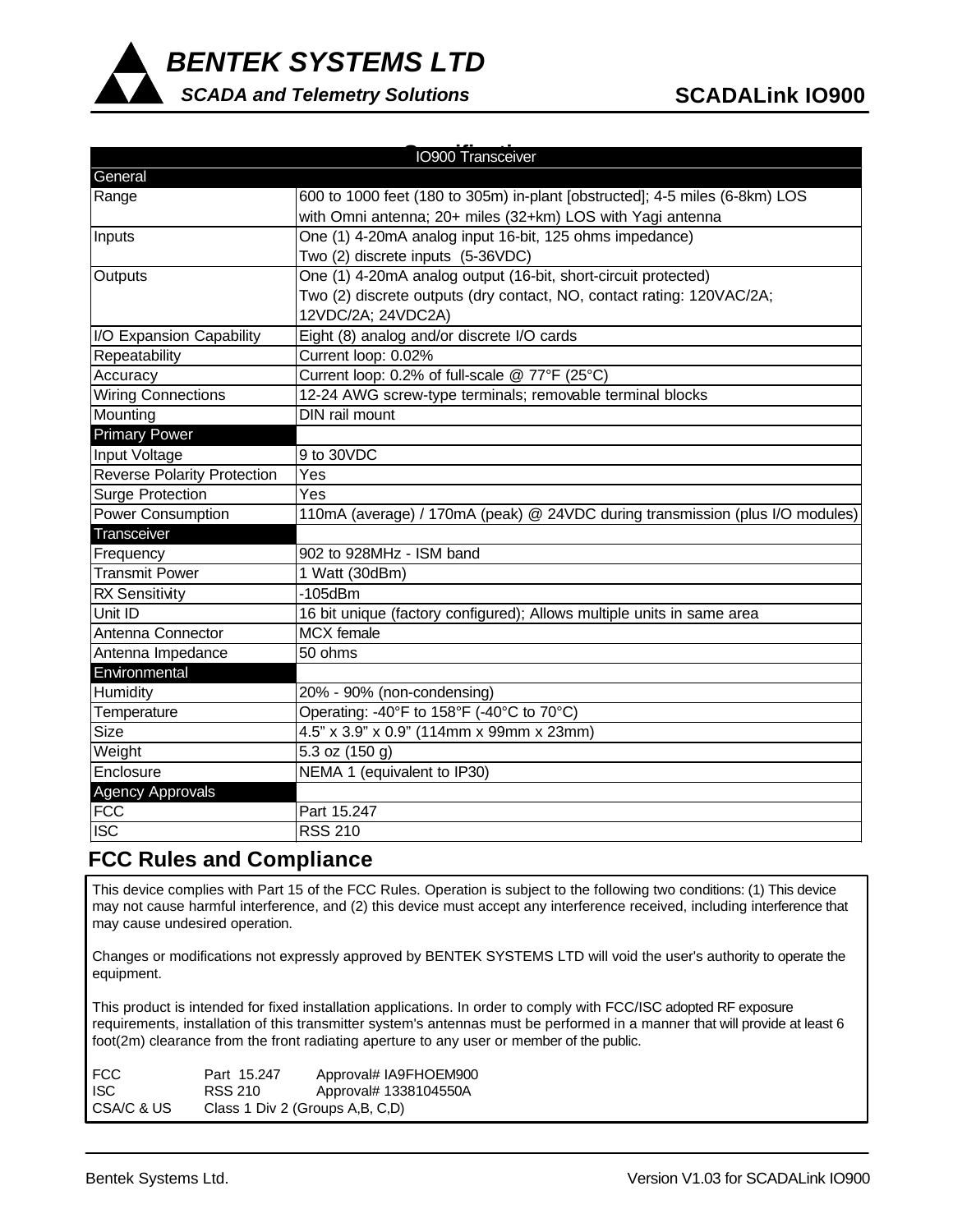



#### **Configuring I/O Module Addresses**



#### **Module Address Selection Switch**

Each pair of I/O modules, such as the AI4 and the AO4, must share a unique module address. Once a module address has been assigned to a pair of I/O modules, that module address may not be used on any other pair of I/O modules or the same radio pair. Available addresses are numbers 1 through 8. If module addresses conflict, or are improperly set within a connected group, an indication will be given by the STATUS LED (see section below).

The IO900 Transceivers are designed to operate as matched pairs, and are factory programmed. Manual address configuration is not required for the transceiver units.



#### **Status LED's**

| <b>Power LED</b>                  | Power LED indicates presence of power to the device. It is ON when power is present and OFF when there is no power.                                                                                                                                                                                                                                                                                 |
|-----------------------------------|-----------------------------------------------------------------------------------------------------------------------------------------------------------------------------------------------------------------------------------------------------------------------------------------------------------------------------------------------------------------------------------------------------|
| <b>Status LED</b>                 | When flashing rapidly it indicates an "Internal Error" or a "Module Type Mismatch"<br>A Module Type Mismatch occurs when the Module Address selection for two different modules (i.e. one (1) discrete module<br>and one (1) analog module) are set to the same address, or two (2) pairs of modules are sharing the same address.<br>When Status LED is ON steady, Module Address settings are OK. |
| <b>RF LED</b>                     | - Flashes once every two seconds when there is no RF Link<br>- Flashes rapidly when signal strength is marginal (see RSSI Table)<br>- ON steady indicates an exceptionally strong RF Link.<br>- Most systems will flash occasionally indicating the presence of intermittent interference in the area                                                                                               |
| <b>Discrete</b><br>Input / Output | OFF means that the discrete input or output is Open<br>ON means that the discrete input or output is Closed                                                                                                                                                                                                                                                                                         |

#### **RSSI Troubleshooting**

RSSI (Received Signal Strength Indicator) is measured using a DC Voltmeter between the test point and power supply ground. Test point is accessed by inserting positive meter probe into the RSSI hole on the face of the IO900.

The following RSSI table may be used to test the Receive Signal Strength of the IO900.

The ideal voltage that should be read from the RSSI test point is 2.5VDC. This represents a -90dB signal loss and typically indicates that the radio has 20dB fade margin left until loss of link. It is recommended that the radios be set up with no less than 20dB margin.

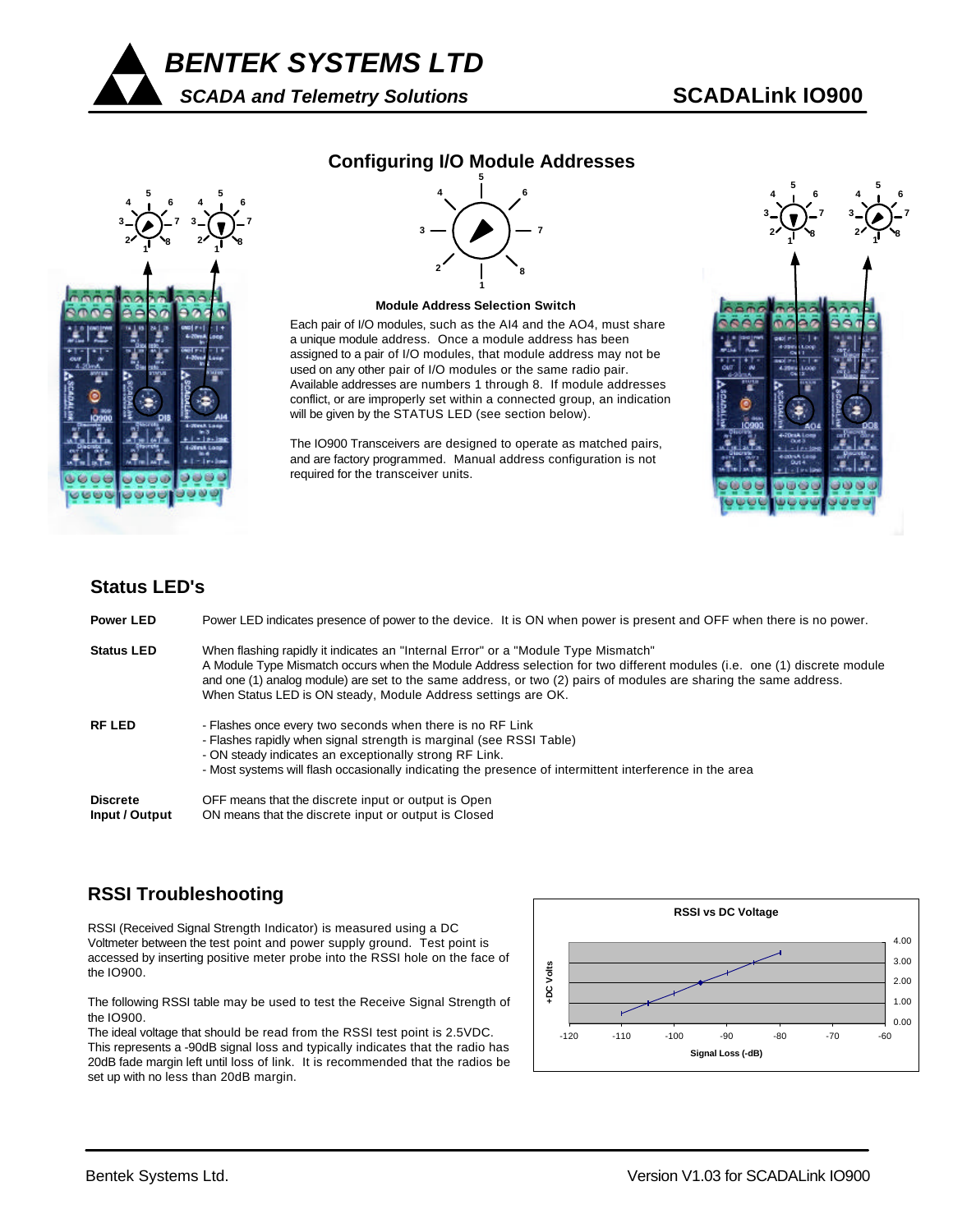

# **Expansion I/O Modules Analog Input/Output Wiring**

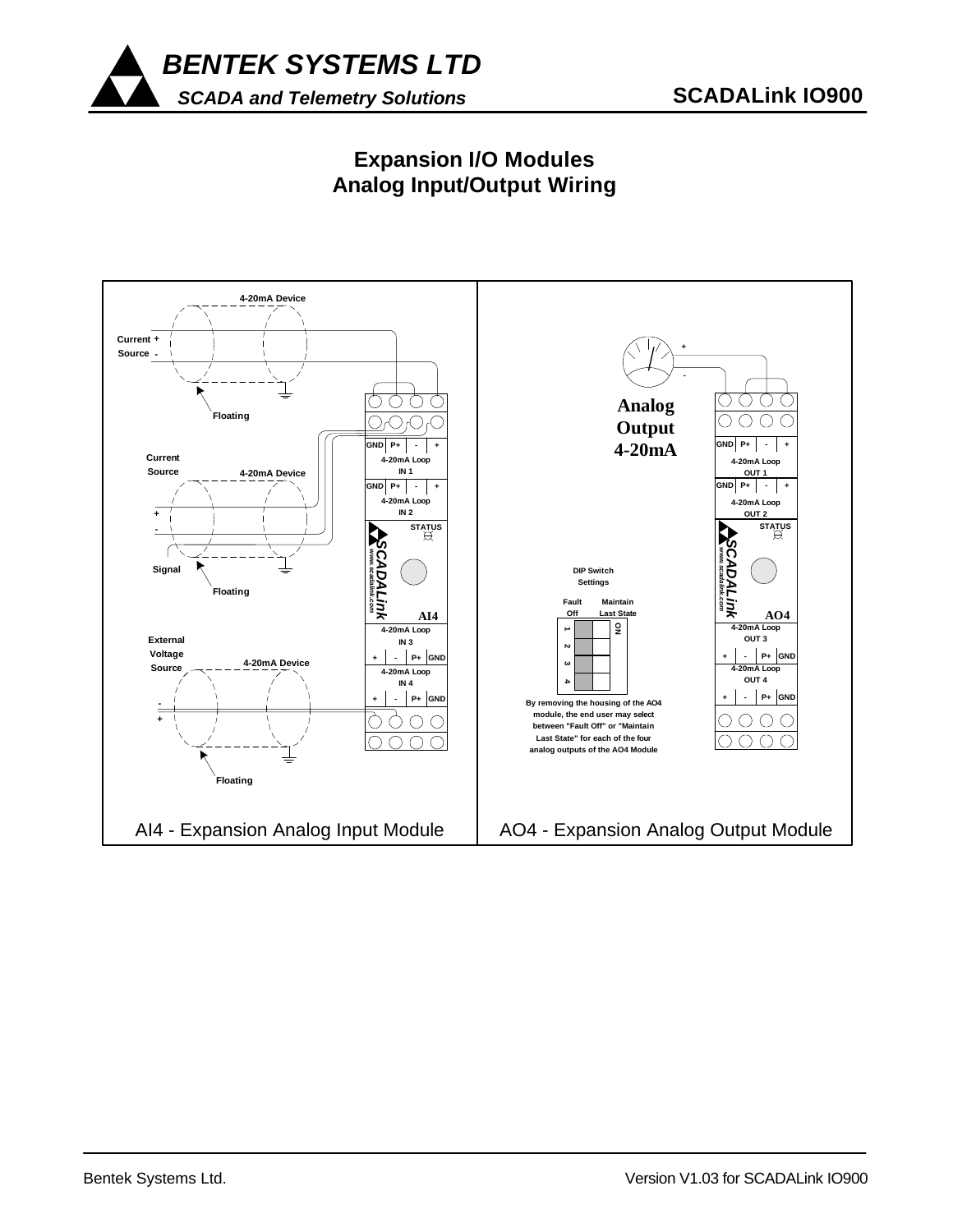



### **Expansion I/O Modules Discrete Input/Output Wiring**